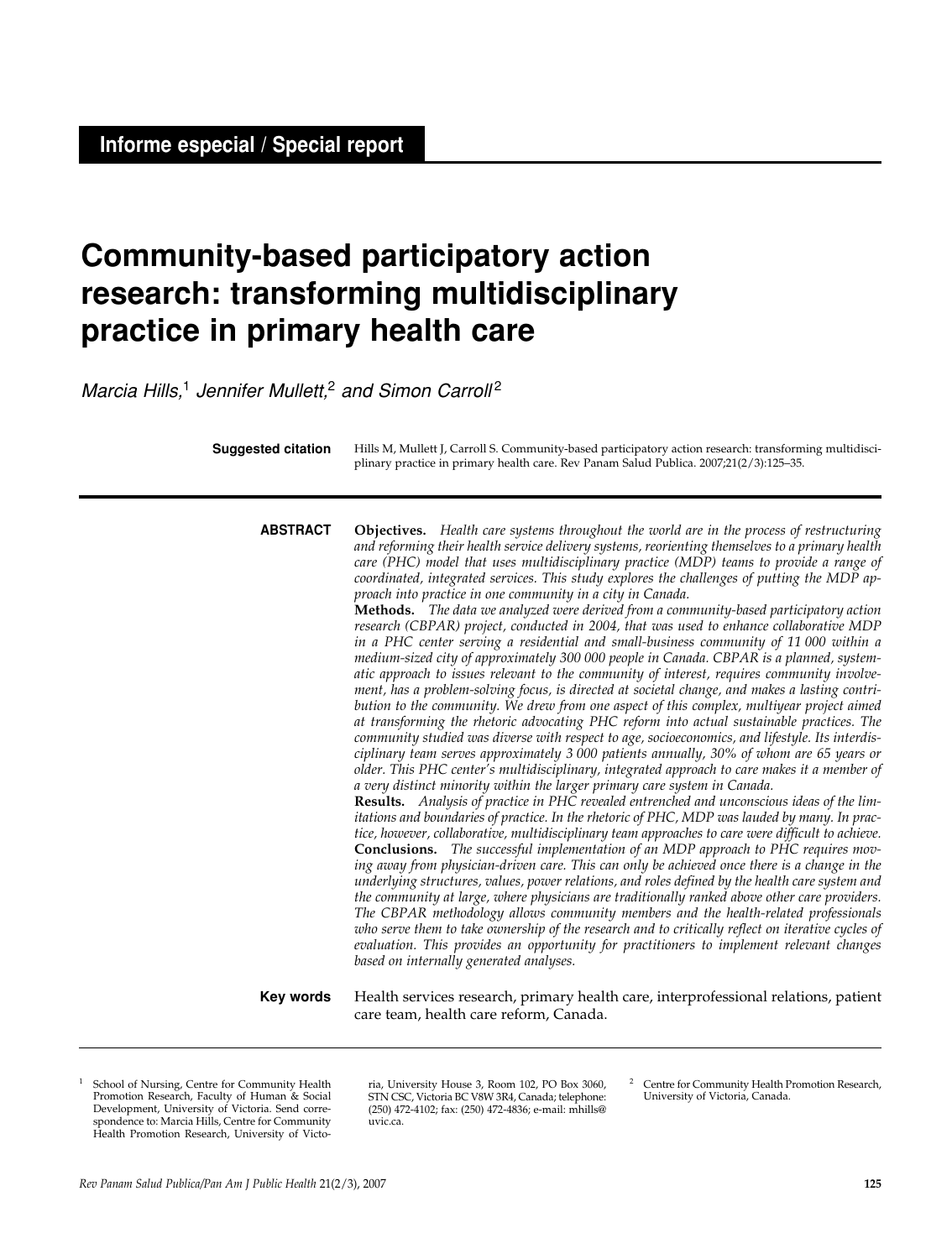Health care systems throughout the world are in the process of restructuring and reforming their health service delivery systems. Government reports and the academic literature consistently recommend that health care systems be reoriented to a primary health care (PHC) model, with multidisciplinary teams providing a range of coordinated, integrated services. Over the past 25 years, the multidisciplinary teamwork model has been recognized as a prerequisite for implementing PHC and for addressing the needs of clients (1); however, achieving multidisciplinary collaboration is another matter.

It is not easy for professionals, who have been educated and socialized by their disciplines, to shift their orientation to seamless multidisciplinary practice (MDP). They are more comfortable within their own disciplines, where they share a common theoretical understanding, similar approaches to problem-solving, and familiar terminology. It appears that it is difficult to implement collaborative team practice, even when it is valued. Establishing a team is more simple than creating collaborative teamwork (2). Likewise, sharing the same location and office space with various disciplines will not necessarily result in MDP.

Community-based participatory action research (CBPAR) is increasingly recognized among health professionals as a viable approach to collaboratively researching and improving community health (3–7). The underlying premise of the approach is that engaging community members and service providers as partners in the research process is not only respectful, it also increases the researchers' ability to identify, understand, and effectively address key issues. In a recent report on educating public health professionals for the 21st century, the Institute of Medicine (United States of America) included CBPAR as a focal area for supplementing traditional curricula (8).

Health professionals receive education and training in a wide range of disciplines, work in many types of settings, and are involved in numerous

kinds of activities. Regardless of their backgrounds, health professionals need a framework that builds linkages and relationships among multiple health determinants and supports the achievement of the MDP approach.

The data analyzed in this study are derived from a CBPAR project that was used to enhance collaborative MDP in PHC. We draw from one aspect of this complex, multiyear project, aimed at putting PHC reform rhetoric into sustainable practice. All data come from work with one of the PHC settings. This PHC center sits in an urban community, within a mediumsized city of approximately 300 000 people. The community itself, with a population of 11 000, is a residential and small-business community. The residential area is mixed, with many apartment units and a number of single-family dwellings. The neighborhood is diverse with respect to age, socioeconomic levels, and lifestyle. There is a sizable number of lowincome, single-parent families, and a high number of seniors (35% over 65 years of age). Seventy-five percent of the dwellings are rentals.

The PHC center has an interdisciplinary team of physicians, nurse practitioners, clinicians, counselors/ educators, social workers, support staff, a management team, and a communitybased board of directors. It serves approximately 3 000 patients annually, of which 30% are 65 years or older. The center has been running for over 30 years, making it one of the oldest community health centers in Canada. Its multidisciplinary, integrated approach to care makes it a member of a very distinct minority within the larger primary care system in Canada. In fact, one member of the research team often pointed out that Canada does not have a primary care system!

## **Multidisciplinary practice: rhetoric or reality?**

One can draw three broad conclusions from the literature. The first is a general theoretical agreement that, in the context of an increasingly complex delivery system, patient/clientfocused care demands multidisciplinary, interprofessional teamwork in order to avoid service gaps and duplication and to achieve coordinated patient care (9–12). Secondly, most authors observe a paucity of empirical research on the relationship of effective multidisciplinary teamwork to improved patient care (9, 13–15). While some excellent attempts have been made to isolate factors that should improve care outcomes (14), overall, the area has not received sufficient attention. There is a need for more empirical research on specific interventions, describing in detail the improvements in care processes and outcomes. The third conclusion, a constant theme especially in relation to the PHC setting, is that multidisciplinary collaboration is a concept often recommended yet seldom practiced (16). Much of the literature emphasizes the recurrent failure of PHC teams to coalesce into effective MDPs.

Considering the paucity of research, there is a surprising level of consensus around the idea that effective collaborative teamwork in PHC is the best route to improving continuity, efficiency, and coordination of patient care. This consensus appears to be attributable to a more demanding and reflective patient population that is increasingly vocal about the lack of coordination and perceived inefficiencies in service delivery (17). It is this perceived need for better integrated PHC through a patient-centered, rather than professional-centered, delivery system that has led to the demand for more multidisciplinary teamwork. Nevertheless, there are other crucial factors behind the consensus observed.

Over the past 40 or more years, a conception of effective health services has developed that focuses on shifting resources from a "curative" delivery model to a "preventative" model of care. The context of this shift is often called the second epidemiological revolution, where mortality and morbidity in the industrialized world are caused by chronic diseases—diabetes, coronary heart disease, cancer, and severe mental health problems—rather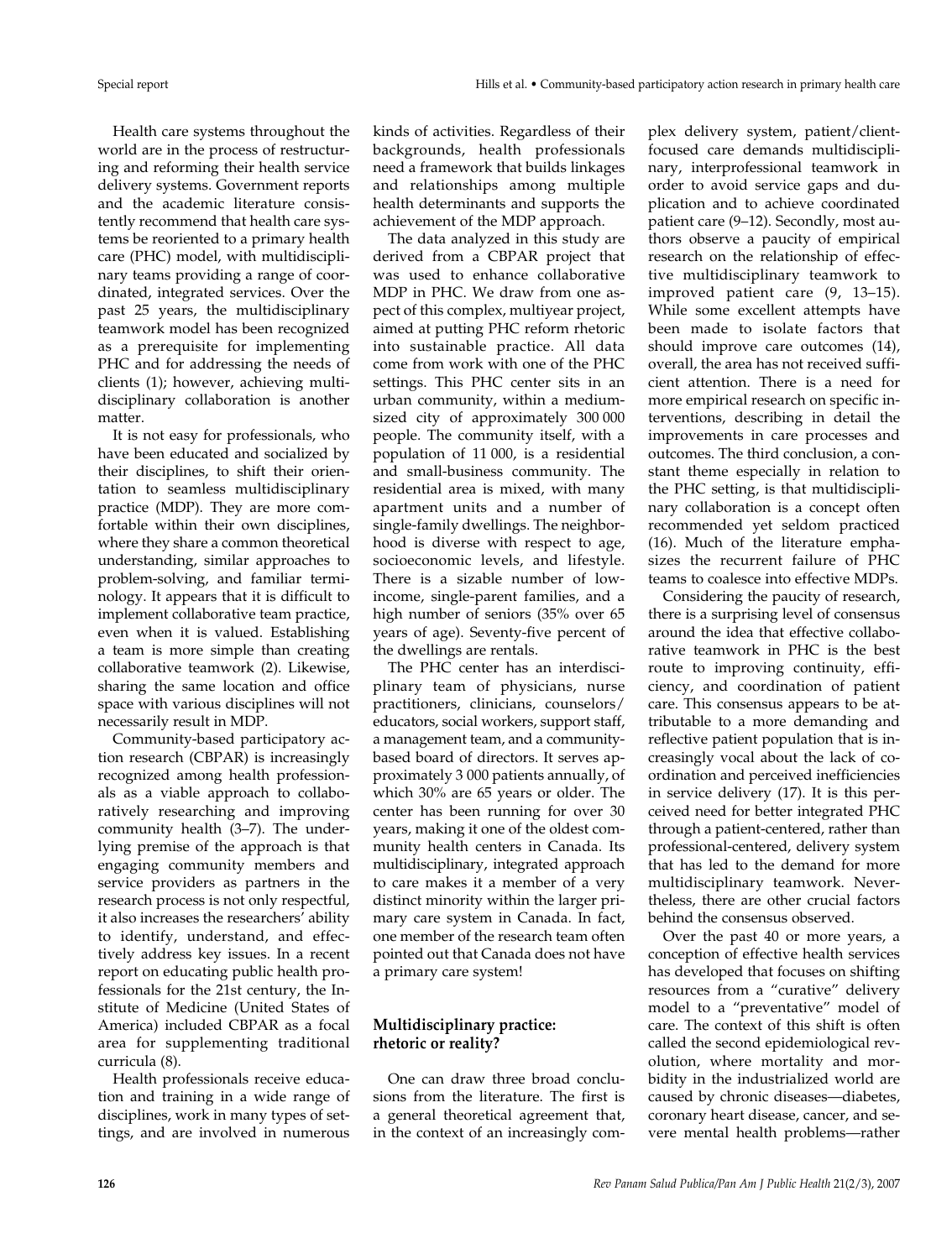than communicable ones. It is easy to demonstrate that chronic disease management demands a more preventative approach, with the main delivery system being PHC and access to a range of professions (the multidisciplinary team), as opposed to episodic health care, and its primary care physicians and acute care hospitals. The logic of the multidisciplinary PHC team stems from the need for a coordinated and efficient model of care delivery. Such a model allows a variety of practitioners to create an integrated package of care that is based on the individual patient's disease trajectories. The reason for a PHC team also comes from the need to monitor local determinants of health and advocate for positive changes that encourage healthy communities. Such a dynamic, proactive model of health care delivery demands effective multidisciplinary teamwork within a constantly developing collaborative framework.

But how do we achieve such a team approach to care? How can a collaborative multidisciplinary team approach be actualized? As stated above, the literature suggests that even practitioners who think they are practicing this way, in fact may not be. Creating opportunities for practitioners to reflect on their practice and to engage in critical dialogue with others may assist in developing insight about their practice. Many strategies, such as change management, continuous quality improvement, and continuing education, have been used to enhance MDP, with varying degrees of success (18). Another approach, CBPAR, engages practitioners in research about their practices. This research creates opportunities for them to generate their own "evidence," and to make decisions about how to change their practice based on this evidence.

## **Community-based participatory action research: a catalyst for change**

The particular CBPAR approach used in this study was developed by two of the authors through a funding relationship with the British Columbia Health Research Foundation (6). They define CBPAR as a collaboration among community groups/practitioners, policymakers/decisionmakers, and researchers to create new knowledge or understanding about a practical issue in order to bring about change. CBPAR is a planned, systematic approach to issues relevant to the target community, requires community involvement in the research, has a problem-solving focus, is directed at societal change, and makes a lasting contribution to the community. The issues are identified by the people who have an interest or stake in it, and these stakeholders participate in all aspects of the research process. By engaging in iterative cycles of action and reflection, evidence for change is created and acted upon. CBPAR is an empowering *philosophy of inquiry*, not simply a method, framework, or strategy (19). CBPAR derives its philosophical principles from community development and applies the rigor of action science. CBPAR places stakeholders (government, community, practitioners, and researchers) in a unique position to facilitate the uptake of knowledge in order to initiate change in MDP.

It is critical to distinguish CBPAR from other forms of community research. A "community" may be a group that lives in the same geographic location or one that shares a common interest. Research situated in a community is not CBPAR per se simply because of its location. CBPAR must actively engage the stakeholders in all aspects of the research process. From the identification of the issue or question, to the analysis of data and writing of the project report, all stakeholders contribute their unique strengths and knowledge to enhance understanding of the phenomena under study. It is through this collaborative process that new knowledge is integrated with action to enhance MDP (20, 21).

Israel et al. (3) describe almost a dozen advantages of using a CBPAR approach in health research: enhanced relevance, usefulness, and use of the research data by all partners; creation of a research team with the diverse

range of skills needed to address complex problems; improved quality and validity of research; encouragement of critical subjectivity; promotion of the use of knowledge to benefit the community; strengthened research and program capacity; creation of more effective practices; bridging cultural gaps between partners; provision of funds and employment opportunities for community partners; directly and indirectly improving the health of the communities involved; and involving the marginalized. CBPAR provides the opportunity "for communities and science to work in tandem to ensure a more balanced set of political, social, economic, and cultural priorities that satisfy the demands of both scientific research and communities" (3). CBPAR is situated within a participatory paradigm and endorses a subjectiveobjective ontology that is both transactional and interactive (22). The focus of CBPAR is on investigating people's individual and collective perspectives and experiences, then using the knowledge gained to put meaningful change into practice.

In contrast to orthodox science, which presumes the knower and the known are separate and independent, CBPAR postulates that the knower participates in the known. Evidence is generated from four interdependent ways of knowing: experiential knowing, presentational knowing, propositional knowing, and practical knowing (22, 23). Experiential knowing refers to direct encounters with persons, places, or things. Presentational knowing is grounded in experiential knowing and is the way persons represent experiences through imagery, such as dance, art, drawing, writing, or stories. Propositional knowing is factual, empirical knowledge. This form of knowledge is most valued by orthodox science, but is seen as interdependent with the other three ways of knowing in CBPAR. Practical knowing is knowing how to do something. It is knowledge in action. This form of knowledge synthesizes conceptualizations and experiences into action.

The interdependent nature of the four ways of knowing is of critical in-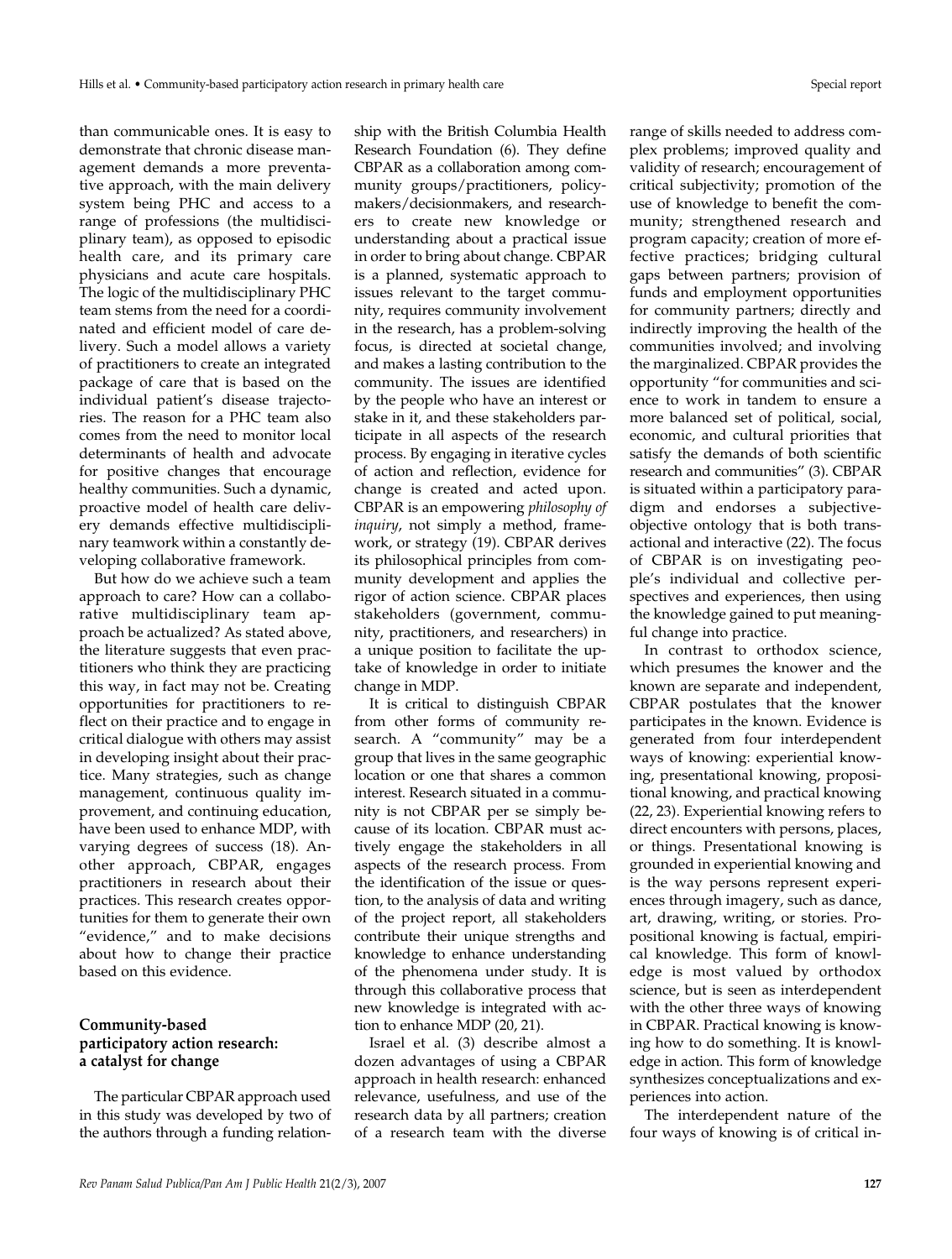terest in transforming MDP. Intentional action or change is practical knowing (knowledge in action), and practical knowing is grounded in propositional, presentational, and experiential knowing (23). Therefore, change can be considered to be based on evidence from all four ways of knowing (24).

A community-based research team cycles through iterations of reflection, action, and reflection. Theory (propositional knowing) about good MDP is built *from* MDP. As the group members test theory in the real world of their practice and reflect upon their experiences, propositional knowledge is created. The more congruent the four ways of knowing are, the more valid is the evidence for putting change into practice.

CBPAR does not view theory as something that is known and that "informs" practice. As Van Manen says, "Practice (or life) comes first, and theory comes later as a result of reflection" (25). CBPAR is based on the concept of praxis that is dialectical. It is a reflexive relationship, in which both action and reflection build on one another. In CBPAR, the cycling through the iterations of action and reflection creates praxis, and concomitantly generates evidence for future practice (6). This process grounds practice in theory, rather than applying theory to practice.

In this research project, a structured framework was used that consisted of a series of logical steps: identifying issues/questions to be researched, developing explicit strategies for service delivery (practice), putting the strategies into practice, recording what happens, reflecting on the experience, and making sense of the whole venture (26). In this way, evidence about what constitutes "best practice" in MDP was generated by practitioners, clients, and the community as they reflected on the various key elements of PHC (24).

## **METHODS**

In the initial phase of the research project, PHC practitioners and community members who had received health services were asked about their perceptions of the key elements of PHC. The idea was to develop a framework of multidisciplinary, integrated care from the realities of PHC practice. Two methods were used to collect this data: a modified critical incident technique and a Freirian strategy for a community forum (24, 27). The data were collected and analyzed in 2004.

#### **Critical incident technique**

A modified critical incident technique was used to collect data from practitioners at the PHC sites (28). Members of the multidisciplinary team, including care providers and support staff, were asked to volunteer to be individually interviewed. A total of 21 interviews were conducted. The interview process engaged participants in not simply the act of being interviewed but also in the process of *reflection*. According to Bentz and Shapiro (29), "Action research proposes to help the system by helping it gather the information it needs in order to change or to, at least, explore the need for change."

Care team members were asked to recall incidents when key elements were effectively implemented and ineffectively implemented. The interview protocol was developed by the inquiry team and was based on the key elements identified in the PHC practice literature. The protocol is described in Figure 1. Interviews were recorded on audio tapes and transcribed.

After removing all identifying features, the transcribed interviews were distributed to all members of the inquiry team. A subgroup of volunteers consisting of practitioners, researchers, and decisionmakers conducted a thematic analysis (25). This method was particularly useful in identifying the specifics of a given concept and assisted the team in truly grasping the practice perspective of all the key elements of a PHC framework.

## **Transcripts and field notes from community forums**

A community forum was held with members served by the PHC center. Posters in the PHC center and volunteers in other center activities invited community members to attend the forums. Thirty-two participants attended.

At the forum, the research project was described by members of the inquiry team. Participants engaged in a number of activities designed to ascertain their perceptions of PHC. A Freirian methodology (27) was used to elicit community members' perceptions of the philosophy and practice of PHC in the context of their local PHC center.

Transformative in nature, the Freirian methodology is designed to create critical reflection that results in new understandings, insights, and new actions. By utilizing a trigger, such as role play, participants are stimulated to reflect on the system from within the system. A trigger enables participants to discuss, reflect, and learn through facilitated questions and discussion. The method of forming a critical conscience follows three stages: investigation, thematization, and problematization (30). Praxis, therefore, is constituted by both a theoretical and an experiential component, and is mediated by dialogue.

Participants at the forum were recruited to partake in a role play simulating a waiting room in a PHC facility. Some participants were given cards that instructed them to play a multidisciplinary team member: physician, nurse, nurse practitioner, nutritionist, homeopath, naturopath, or social worker. These role-play participants sat behind the reception desk. Other participants were given a card asking them to play the role of a client with any one of a number of different ailments and/or concerns. They were instructed to approach the receptionist, simulating the typical interactions that occur on a visit to this PHC center. This role play activity was followed by a lively discussion. Critical dialogue was prompted by a series of questions de-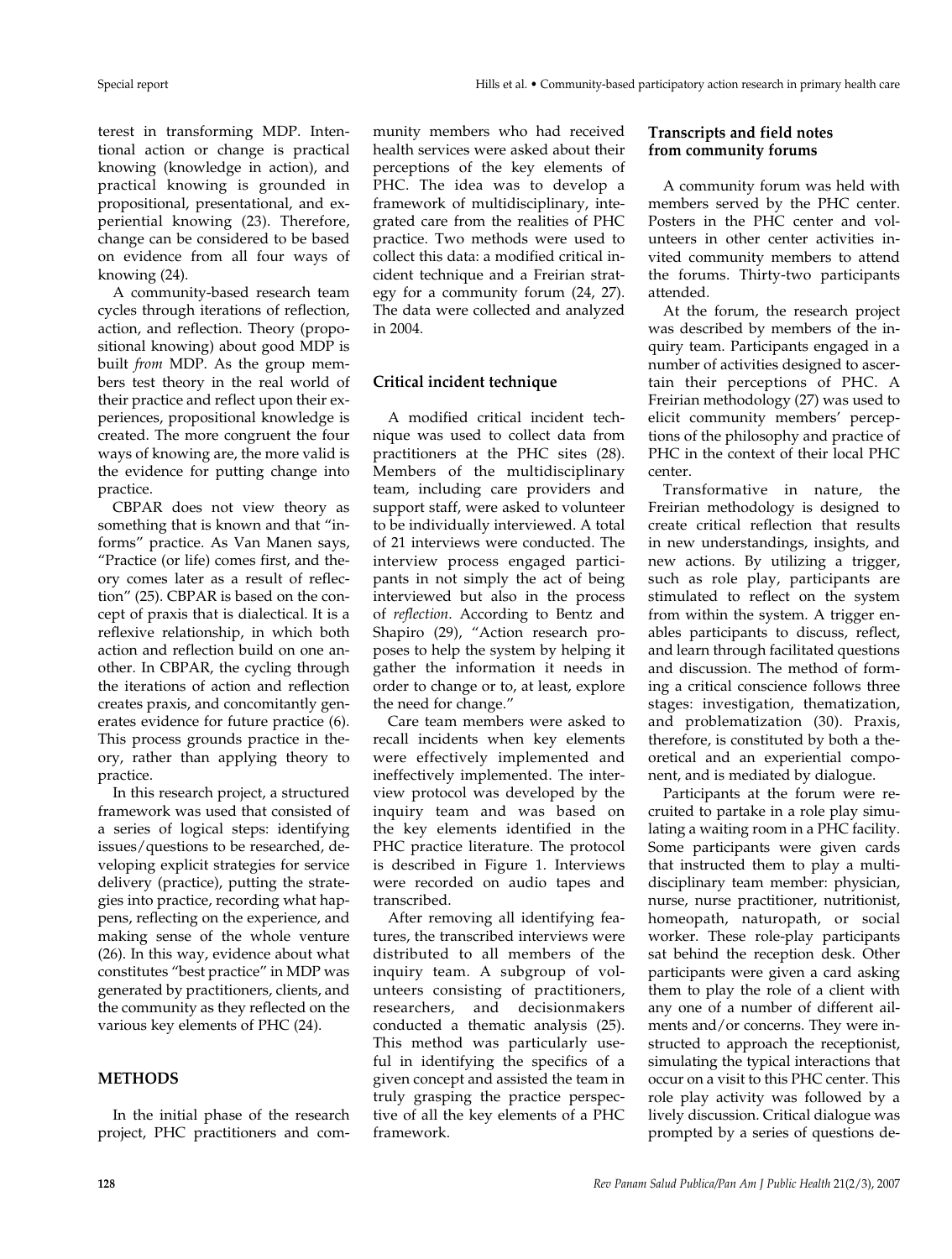#### **FIGURE 1. Critical incident interview questions used in community-based participatory action research in a community in Canada, 2004**

#### **General**

- Tell me briefly about the kind of work that you do.
- In a few words, how would you summarize the general aims and purposes of primary health care practice?

#### **Positive incident**

- Take a few minutes to think about a time in your practice when you felt that things went well. A time in your day to day work that seemed to be successful or productive in terms of the overall aims of primary health care. Tell me about the situation. Who was involved? Was it uniformly positive, or were there negative elements/aspects as well?
- Tell me what you, and others involved DID that made you feel that the experience was a success.
- Were there other factors that contributed to the success of this experience?
- In summary, was there anything that stands out for you as being essential to the success of "doing" primary health care?

#### **Negative incident**

- Now think of a time in your practice when things did not go very well. A time in your day to day work when you were either frustrated in trying to "do" primary health care, or when it just didn't work out well. Tell me about the situation.
- Tell me what you and others involved DID that made you think that the experience didn't work out well.
- Were there other factors that contributed to the lack of success?
- In summary, was there anything that stands out for you as being of primary importance that contributed to the difficulties in "doing" or implementing primary health care?

#### **Summary**

- In the academic, and professional literature, primary health care is characterized as, or spoken about as, health and social care that is patient-centred, integrated, accessible, participatory, and equitable. It depends on intersectoral involvement, and includes components that the community defines as essential—such as health promotion, selfcare, and disease prevention activities. It means that treating the patient also means addressing some of the broader social determinants of health.
- How does this "fit" with your experience?

signed to elicit the participants' perceptions of how effectively the key elements of multidisciplinary, integrated care in PHC had been implemented. The protocol used to encourage critical dialogue is described in Figure 2.

#### **Data analysis**

Van Manen's method of analysis was used to analyze the data collected from both the critical incident interviews and the community forums (25). There are no set guidelines for doing this type of analysis; it is a thoughtful, reflective grasping of what is meaningful that renders significance to an experience. As Van Manen suggests, thematic analysis refers then to "the process of recovering the theme or

themes that are embodied or dramatized in the evolving meanings of the work" (25). He continues that this method of analysis is "more accurately a process of insightful invention, discovery, or disclosure... Grasping and formulating a thematic understanding is not a rule-bound process, but a free act of 'seeing' meaning . . . Themes may be understood as the structures of experience" (25). The occurrence of similar or related ideas can be clustered to constitute themes.

It is important to distinguish thematic analysis from other techniques, such as content analysis, analytic coding, taxonomic, or other data organizing practices common to ethnography or grounded theory method. Generally, these forms of content analysis posit their criteria beforehand, whereas thematic analysis tries to ward off any tendencies toward presupposition (25). The themes emerge directly from the data, from people's experiences of PHC practice.

## **RESULTS AND DISCUSSION**

#### **Critical incident interviews**

Five themes regarding the essential ingredients of PHC emerged from the critical incident analysis: supportive/ flexible structures, roles, and resources; collaborative team/collaborative practice; sense of belonging/ownership; client-focused/integrated care; and equity/power. Of interest in these results are the strong agreement in two of the themes (of supportive/flexible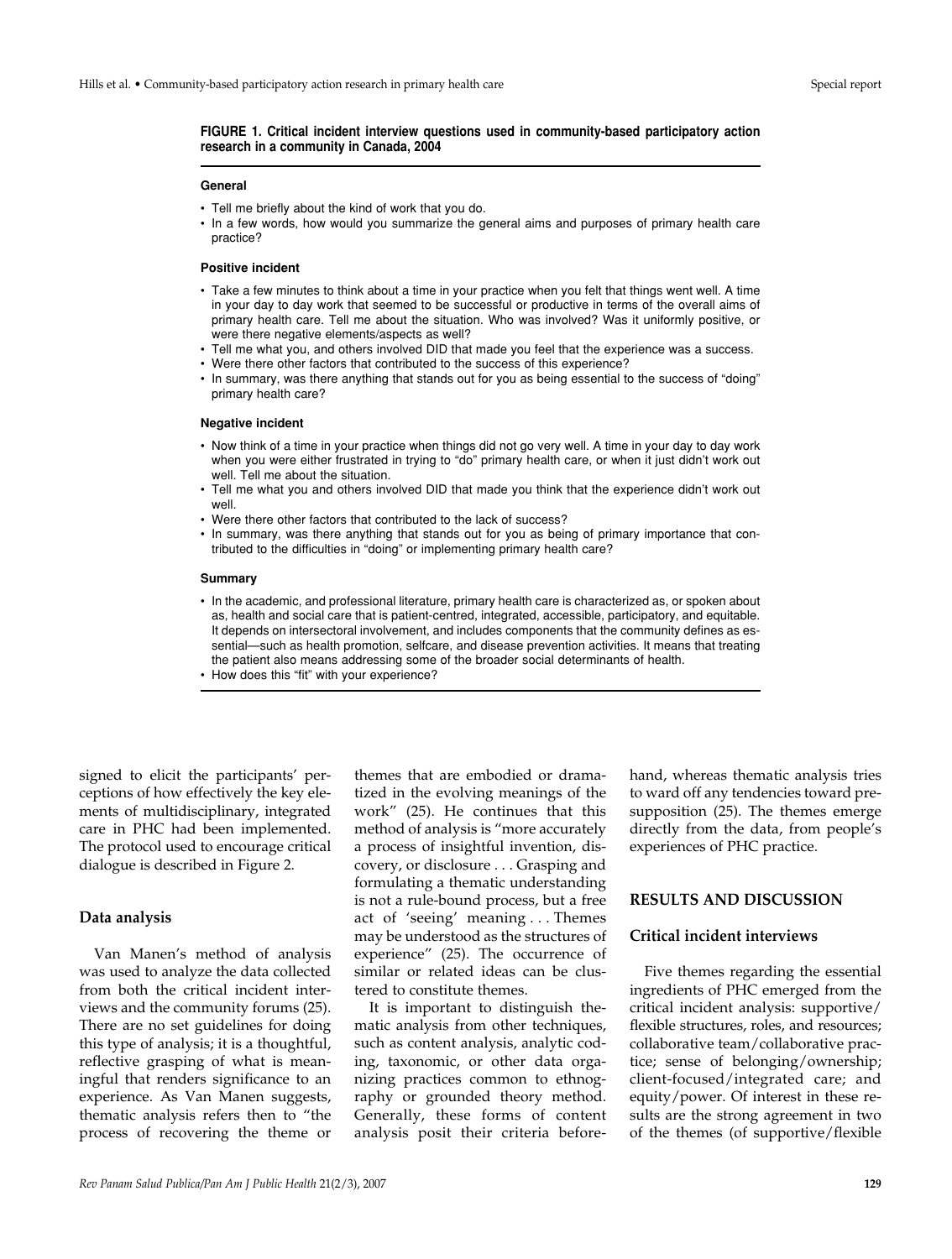#### **FIGURE 2. Protocol for Freirian critical dialogue used in community-based participatory action research in a community in Canada, 2004**

#### **Welcome and introductions**

The community members were welcomed, and members of the inquiry team provided some brief comments.

#### **Overview of the project**

Members of the inquiry provided background information about the project and answered preliminary questions that the community members had about the research.

Example: In Canada, most people access health services by going to a doctor at his/her office. At your primary health care centre, health services are set up differently. For example, you have access to several different health professionals and several different programs, different than you find at a physician's office.

We are doing a research project to understand the important components of delivering services the way your health centre does, and we are also trying to understand what could make your health centre work better. How can we improve services for clients of this primary health care centre?

#### **Purpose of the community forum**

The main purpose of this community forum is to have the community (users of the service) be involved in designing the framework for health service delivery that will be used by the PHC centre. In other words, what are users of primary health care services perceptions of the essential elements of PHC. What makes PHC work?

#### **Methodology**

A Freirian approach, which simply means using a trigger to stimulate thinking, and following with a series of questions that provokes critical dialogue. This approach will be used to stimulate dialogue and debate.

#### **Dialogue**

We will begin with a "trigger." We have created a role play about PHC practice. We are going to imagine that we are in the waiting room of a primary health care centre. Participants are given "role cards" and asked to imagine themselves as that person in that situation. The participants are asked to have fun and to exaggerate their roles.

The role play lasts about 15 minutes and is followed by a set of questions, such as:

- 1. What do you see here? What is going on?
- 2. How is this scenario similar or different to your experience of accessing services at your primary health care centre?

This will lead to further dialogue by posing the following questions.

- 3. What were you looking for when you first came to this primary health care centre?
- 4. What is it about this primary health care centre that makes you come back?
- 5. If there were something about the way that services are offered or organized at this centre that you would change, what would it be?
- 6. What do you think this centre offers that other places that offer health services, such as walk in clinics, or physician's private practice, don't?

These questions are used to guide the dialogue, rather than asked in a series to simply elicit answers or information.

structures, roles, and resources and of sense of belonging/ownership) and the high variability in the other three themes (of collaborative team practice, of integrated care, and of power relations).

There was consensus from the practitioners and community members

that supportive/flexible structures and a sense of belonging were essential, and present in this PHC setting. For example, it was acknowledged that integration of care was strengthened when the multiple disciplines recognized and valued each other's strengths and contributions. It was agreed that effective practice was supported when professionals were aware of their complementary, overlapping roles, and were able to move beyond territorial issues. Client-centered care enabled the team to be flexible and create an environment where the right care provider would provide the right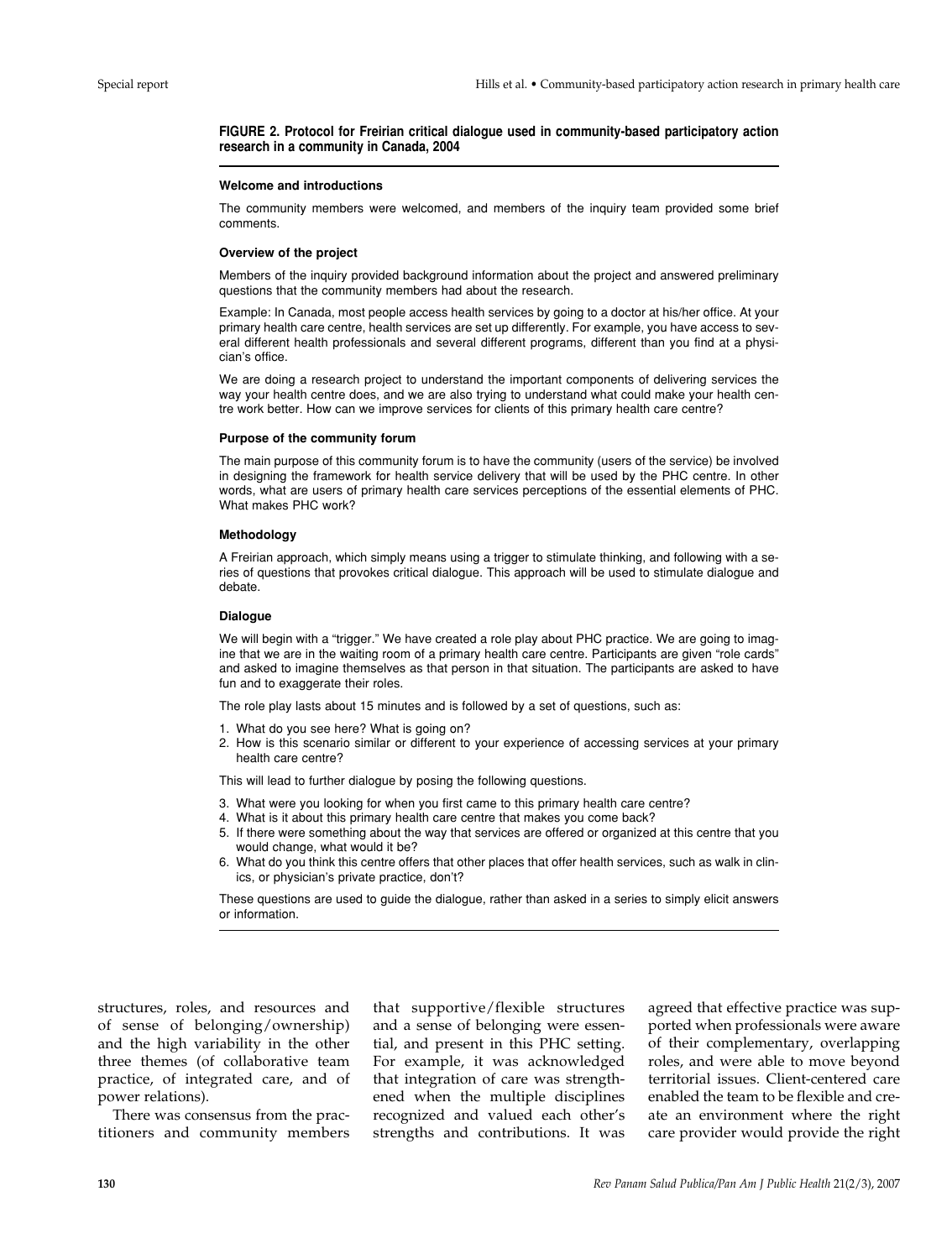care. For example, one nurse said: "I think we are able here to be less hung up or focused on trying to define individual roles, and our goal is to simply make sure that whatever the particular issue is... and we're talking about basic individual care...whatever the issue is, the person who deals with it is the right person."

However, further analysis revealed that although the collaborative team approach was valued by all, there was much greater variability in how multidisciplinary work was actually practiced. In other words, there was a discrepancy between the ideal way to practice and the real-life examples. In practice, there was no shared vision of PHC and much ambiguity around how the multidisciplinary team functioned. Additionally, the impact of practice on the delivery of services and the impact of power on MDP did not reflect stated values. We realized that these tensions had to be critically examined in order to get MDP in line with the values held by the practitioners.

The inquiry team decided to look more closely at the areas of variability. We conducted a second in-depth thematic analysis using Van Manen's approach, paying particular attention to these three themes and their interrelationship. Four subthemes emerged from this analysis. First, team members frequently judged their contribution to the team and to client care in relation to the physician's practice. Second, physicians seemed to feel an ultimate responsibility for client care. Third, the concept of "health" (disease vs. broad determinants) influenced individual practice, as well as how highly another team member's practice is valued. Fourth, there was ambiguity in the definition of roles and the interplay among disciplines.

**Subtheme 1: team members frequently judged their contribution to the team and to client care in relation to physician practice.** Team members often described what they do as being supportive of the physician's work rather than of client's needs. For example, one nurse stated: "She's a difficult person to care for. Certainly she can be

supported with many of the things that he [the physician] will find difficult, by our counselor, who's now seeing her." In this example, the contribution of the counselor's work rests in the ability to address issues that the physician would find "difficult" and not in the intrinsic value of the counselor's work vis-à-vis the client's needs.

Similarly, when nonphysician team members spent time talking with clients about the effectiveness of their medication, or carrying out health education, these activities were valued for saving the physician's time, rather than providing comprehensive care for the client. The following statement illustrates this: "And [in] the next visit to the doc, all that explanation [health education] has been done, and the doc just needs to review the symptoms and determine for him/herself that antidepressants would be helpful, and then write the script. So that saves a lot from their end too, I think." Another interviewee described a client who tested the physician's patience by chronically missing appointments and arriving late. Notice that the following anecdote from the interviewee/ counselor stresses her ability to placate the physician, rather than the importance of her counseling role: "She's [the client] a person who could very easily wear out the patience of a physician. Our youth outreach counselor has probably pursued her [the client] a little bit more, and been more flexible about appointments and so on."

**Subtheme 2: physicians felt an ultimate responsibility for client care.** Working as part of a multidisciplinary team means that practitioners share responsibility and accountability for the clients' care. In the interviews, however, it was evident that physicians felt the ultimate responsibility for the clients' care. Even when a dying patient received excellent care by others, as in the following example, the physician felt guilty for not being more involved: "Our nurse did all of that. She [the nurse] knew the situation better than I did and did the necessary home visits very frequently... And then she [the client] died, and that was the expected outcome, and everyone felt good about the situation. I felt a little bit uncomfortable with the whole process because I felt like my involvement with her [the client] over that time was less than it would've been previously, because we have this clinical nurse who has got good experience in that sort of thing. And she [the nurse] was not resistant to being involved as much as she was. So in the end it was just my own personal discomfort." Interestingly, the physician described the nurse as not "resistant to being as involved." He assumed the perception on the nurse's part that the physician would take responsibility for the care, and in this clinic that may be the case.

Contrast this situation to the following case where a physician advises a team member (a nurse) not to feel guilty and reassures the nurse that, in the end, the person is his patient and his responsibility: "And so I [the nurse] go back to the doc and said, 'Oh my, I missed that.' He [the doctor] said, 'Well, you assessed her [the patient's] back, and you knew something was wrong... You followed up, and did what you were supposed to do. Chuck the guilt here . . . In the end it's my patient.'" The reassurance amounts to telling the team member that she had done her part by passing the client on to the physician. The team member, on the other hand, feels guilty because she knows she did not explore the problem with the client.

**Subtheme 3: concept of "health" influenced practice and perception.** Many comments from team members and staff revealed that there is not yet a consensus on what constitutes health. Health was described differently, depending on whether the practitioner's discipline was aligned with traditional health services or with social services. A counselor, who worked in the part of the building where social services are usually offered, described the situation this way: "Well, I think the very first one is that everybody understands what primary health care is, that it doesn't mean just medical care . . . I think over on this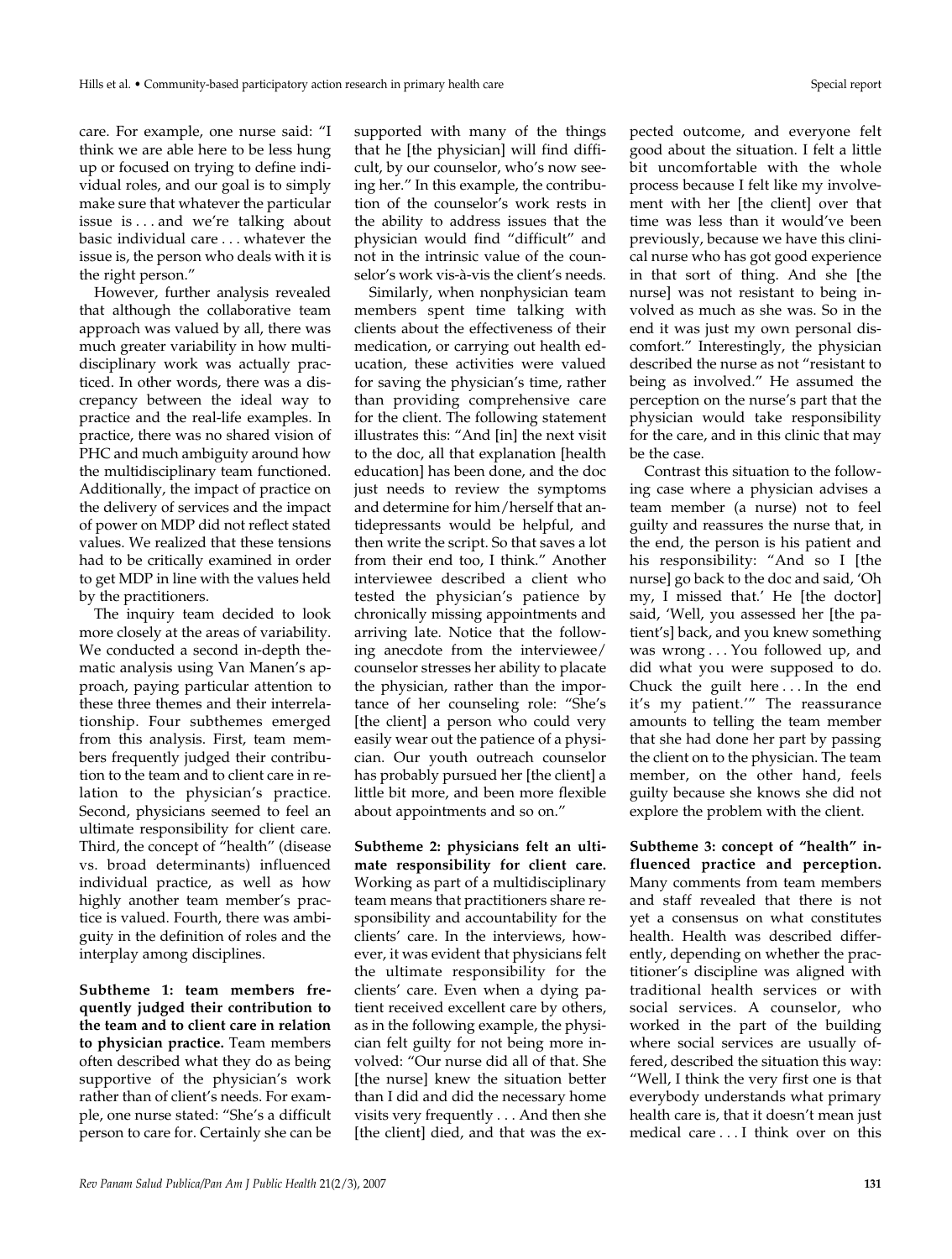side [this part of the building], because we spend more time working in the community, we tend to think of health in the broader sense. But also there are lots of times when we could spend more time communicating. So I think that's the most important piece, that everybody agrees what primary health care is, that it's not just medical."

One social worker described comprehensive care as integrated care, indicating that it is not enough to have the all the constituents of PHC in the same building, that is, social issues *plus* health issues. These services must be integrated. That social worker commented: "For me it was a goal that took some time, actually, to accomplish. But getting her [the client] to a place where she can get both her social services and her sort of more narrow health services in the same place, and those people [social services and health care professionals] have the potential at least to work together. I think they will have to work together because the physician, even in this setting, is not as understanding of some of the issues in her life as I would like to see him be."

For others, the promise of PHC is the expansion of the scope of medical care, which has yet to be realized at the health center. One nurse practitioner noted: "And so I think that that's essential, that we haven't talked about how we can spend more time and ... I know that we were excited about doing primary care, with the thought that it would expand the scope of medical care by bringing in nutritionists, or alternate health, or you know, getting into other kinds of things, and I'm feeling a bit frustrated that it hasn't really moved beyond the medical model significantly."

Some team members expressed frustration that other medical staff did not value the importance of the disciplines beyond their own and were not interested in meeting to discuss them. Additionally, some team members perceived that physicians did not understand that working as a team would not increase their workload, but would ultimately make their work easier. One nurse said: "Well, I would

say that what stands out the most is that the medical staff, for whatever reasons, are focused inward and on their issues... and don't even always come to staff meetings . . . So we don't have a chance to talk about things. So I think that that's the biggest one, is having them recognize the significance of what we do, will actually make their work easier rather than them feeling like it adds to their work to do the other pieces."

**Subtheme 4: ambiguity of roles and the interplay among disciplines**. Part of the problem with implementing PHC multidisciplinary teams is the ambiguity of the roles. These are new concepts to many practitioners, and there are no role models for guidance. When there is a lack of clarity and a dearth of exemplars, they retreat to what is familiar. The following quote, from a nurse, illustrates how providers have experienced ambiguity, and the effect it has on practicing as a team: "I'm just not sure of how doctors and non-health service people work together. I don't have many good models of that. So I'm not much experienced with that. I also want to say that when people see the vision, they get energized and motivated, and vision means that you see the whole picture. So you don't get stuck in your little 'me' place, 'this is how I practice, and I don't want to give up how I practice.' I think what stops people from, or what keeps them holding on to the old stuff, is that they don't have enough security or detail in what that vision is going to be like, and that's because there aren't that many painted pictures out there."

Collaboration and sustained collaborative relationships require certain logistics. If all team members are not on site or there is no face-to-face communication, it is more difficult to share information and provide integrated care. Understanding the totality of the team member roles is often difficult without the practicalities of things, such as a room in which to meet. A nurse practitioner expressed this clearly: "We lost our social workers... and all of a sudden, if I want to talk to this woman's

social worker, who I used to talk to in the lunchroom or walk down the hall, and knock on her door, it was a telephone tag game. You play that telephone tag game for a few years until those social workers you knew are gone and you've lost track of them and you make phone calls and you don't get phone calls back. I think for collaboration to work well there needs to be some time for face-to-face collaborating, and those are hard moments to steal or create. The shared chart certainly helps, but a chart is very unidimensional, and there's certainly much more richness there that doesn't always get communicated."

In addition, the results indicated that only physicians thought that they were working in a multidisciplinary way. All other practitioners reported that they did not think that there was an effective team approach to client care.

## **Community forum**

Several themes emerged from the analysis of the community forum transcripts. Some of the themes coincided with those that emerged from the critical incident interviews, while others told a different story. The two themes that mirrored the critical incident interviews were: (1) valuing the multidisciplinary team and (2) understanding health as more than medical care. Unlike the critical incident interviews with the practitioners, the community members did not comment on the ambiguity of the multidisciplinary roles, the physician being ultimately responsible for client care, or other providers being judged in relation to the physician. The themes that emerged, and some examples are described below.

**Theme 1: valuing the multidisciplinary team.** Several participants commented on the team approach and the difference it made to their care. In response to the role play that demonstrated people waiting to see the doctor, one participant said: "I would like to make another comment about the young family [in the role play] saying to the nurse practitioner, 'I want to see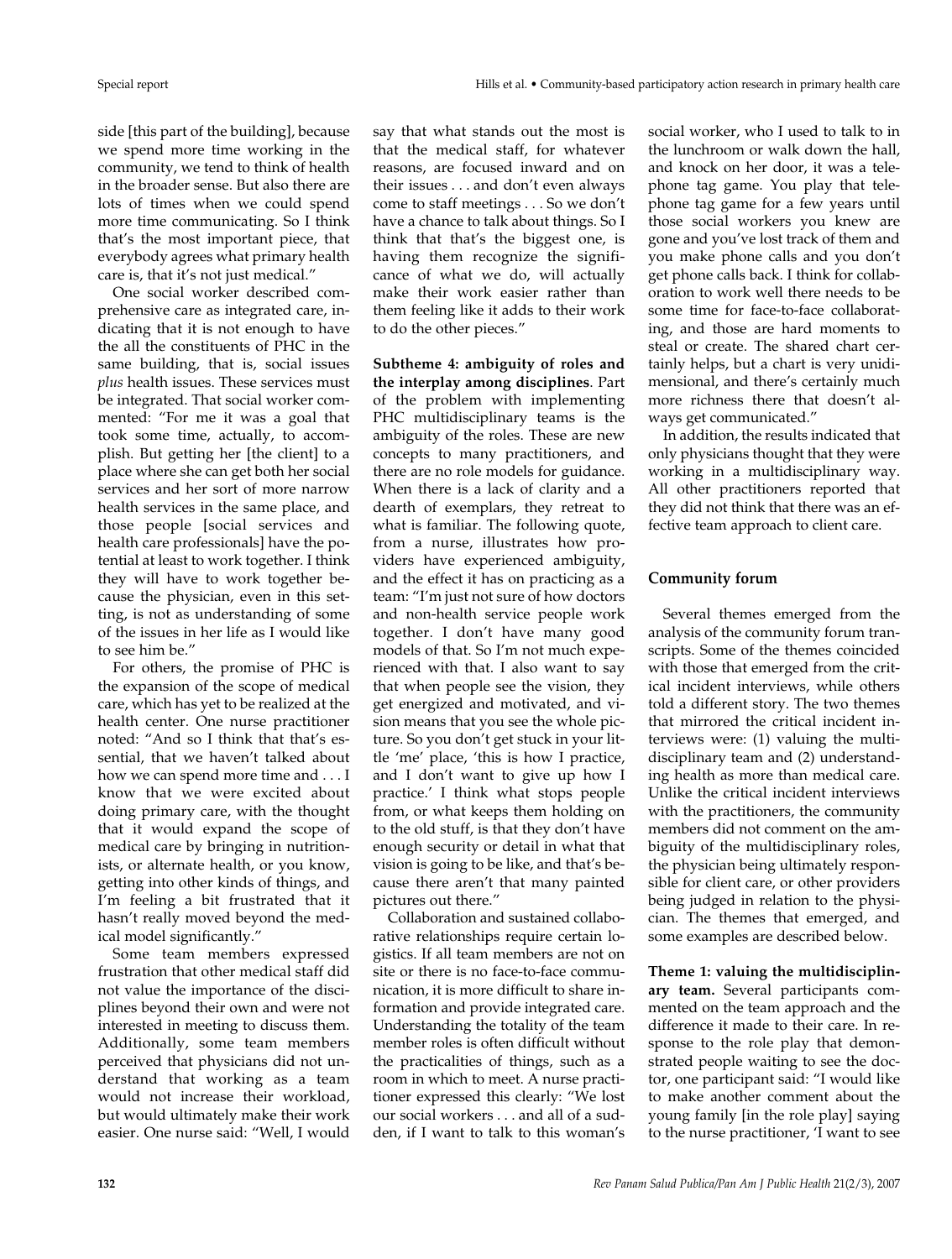the doctor.' I had a young family who came to the practice and wanted to see the nurse practitioner—[they] got in quickly. It was for something like an eye, ear, nose, throat kind of thing that a nurse practitioner could make an assessment on very quickly. So, I think that knowing that and having knowledge about...what the nurse practitioner does really assisted with that process."

Another participant elaborated on this point and stated that by having a team approach "people coming in with a variety of problems aren't stone-walled, but are sent in the right direction, whereas sometimes the doctors just don't know what other agencies or services are out there."

In fact, participants also saw the team as very broad, extending beyond the practitioners or professionals. They included the receptionist, other members of the staff, and the volunteers, in their discussion. In this broader view, they did not see the conflict or tension between the team members identified by the practitioners in the critical incident interviews. As one participant explained: "[My parents] got all kinds of support from all of the staff here, not just the physicians and the nurse practitioner. In fact, I think it was the receptionist who connected my mom with the Alzheimer's support group. It made a huge, huge difference for her. My father passed away just about two years ago now, but she is still involved with that group that she started with, and so now she has become a support for other people."

**Theme 2: understanding health as more than medical care.** Not surprisingly, participant comments at the community forum focused more on a broader concept of individual health and the center's contribution to the community, and less on its medical aspects. Their comments reflected awareness that it is not the medical clinic that keeps one healthy, but the links between the multidisciplinary team members. One participant expressed it this way: "I realized that the project [the primary health care center] is not really just about a clinic—it is

about caring for the community and what we can do for the people who live in the community to make their life better.'

Participants articulated how the multidisciplinary team's broad approach to health created many opportunities for community members to engage in healthy living activities. For example, one participant stated: "Well, I think the project is more able than any other doctor's office or clinic could be to respond to the whole person. Because it isn't just a place where you come to see a doctor or a nurse practitioner or to see someone on the health side . . . If you have a child you can come here. If you want to create an organization that needs a place to meet, you can come here . . . If you have an idea that you think the community will benefit from, you can bring that idea here, and there is a good chance that that idea will grow... And the team approach is very significantly different than from stand-alone services out in the community."

In addition, participants described how the broad concept of health, reflected in the team approach, impacted social determinants of health. In one such example, a description of preventing isolation for both young mothers and seniors, a young mother explained: "I started coming here to the drop-in baby group, and that helped me out. I got to make friends, a lot of my long-term friends have come from the project, and then I was able to go [to] the doctor here, so it was very helpful to me." Similarly, a senior stated: "When I first came I didn't really know what the project was all about. I didn't need medical advice or anything like that, but I met the volunteer coordinator. She had a project that we initiated, and it is still an ongoing project to keep the seniors living in apartments longer in order to create the health care in the hospices or wherever you go, along with therapy."

In attempting to determine how a center such as this might flourish in other jurisdictions, community members were clear that it is not these particular practitioners who are exceptionally caring or the neighborhood that is

unique. Instead, the center's success comes from the supportive structures that allow team members to demonstrate their caring in different ways. For example, the role of volunteers is often that of catalyst for community development work. There is a large network with other community agencies that allows many services to remain universal, in that there is no charge for them. It is this relationship with the community that empowers the center to make a significant contribution and employ a broader approach to health. One participant stated, "Where this clinic is different from a regular doctor's clinic is there are things going on here that require people's participation—200 volunteers."

There was consensus at the forum that while the medical services may be the hook that draws most people to the center, the work of the volunteers and the community outreach changes the focus/value of the work from "doing for, to doing with." This is reinforced by opportunities to mingle with the practitioners on an informal basis. One volunteer said: "I went to a supper [at the center] with someone who did my Pap smear!... You can also have this sort of informal relationship with them that I think is really special... The diversity of the staff and the volunteers offers a sense of community. Come for my health stuff, and, you know, be a part of the Board, like it makes me feel like I have a little hug in my life in the neighborhood."

All the study results were distributed and discussed at a care team meeting with participating practitioners and staff. This provided an opportunity for team members to debate issues and resolve discrepancies in implementing a multidisciplinary approach. Team members found the results surprising, but insightful, and made commitments to further explore their collaborative team practices.

In total, five reflection meetings were conducted with team members to provide further analysis, interpretation, explanation of results, and literature findings. In addition, information needs and next steps were discussed. A meeting outcome was the develop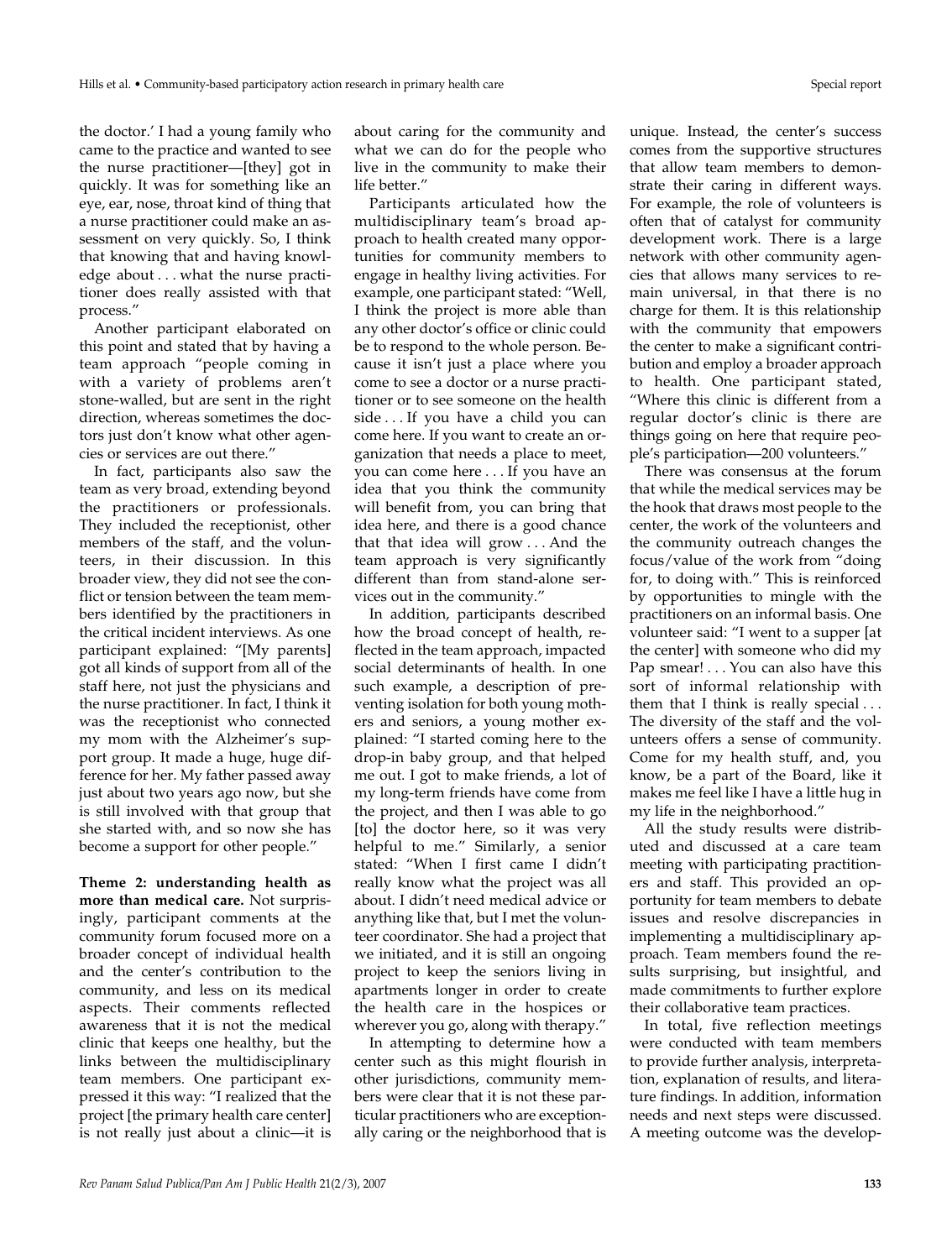ment of a framework for multidisciplinary team practice and integrated client care. The framework is currently being implemented and documented.

## **CONCLUSIONS**

A growing number of health researchers and practitioners have suggested that the CBPAR approach to public health may add a useful, if not fundamental, aspect to the practice of PHC (3-7). Advocates of CBPAR believe that engaging community members in public health endeavors will ensure that social and cultural considerations of PHC issues will be more fully explored, and that interventions will be more responsive to community needs (3–5).

While there are obviously many approaches to implementing multidisciplinary teamwork in PHC settings, we found CBPAR methodology allows community members, and the healthrelated professionals who serve them, to take ownership of the research, and critically reflect on iterative cycles of evaluation. This provides an opportunity for practitioners to implement changes based on internally generated analyses that are not perceived as being dropped on them from "above." Our CBPAR approach helped us conduct the research project in ways that were respectful to the practitioners, and that enhanced the project design,

implementation, and conclusions. By enabling the system to examine itself and explore the need for change, key barriers and underlying beliefs were revealed. The research design was based on questions that the practitioners found compelling and wanted to address. Also, the inclusion of practitioners in the interpretation of the findings led to more reflective conclusions and processes that also proved useful for program change.

Analysis of PHC practice revealed entrenched and previously unacknowledged ideas about its limitations and boundaries. In the rhetoric of PHC, MDP is lauded by many. In practice, however, this can be contradicted since collaborative, multidisciplinary team approaches to care are difficult to achieve. Our CBPAR approach revealed that in this PHC setting, team members frequently judged their contribution to the team and client care relative to physician practice, while physicians felt ultimately responsible for client care. The persistent concept of "health" as diseaseoriented, rather than incorporating broad determinants, influenced individual practice as well as how team members' practice was viewed and valued. In addition, although team members believed they were working collaboratively, ambiguity remained in how roles were defined and how disciplines should interact. The successful implementation of a MDP approach to PHC requires a movement away from physician-driven care. This can only be accomplished after changing the underlying structures, values, power relations, and definition of roles within the health care system and the community at large, where physicians are traditionally regarded as being above other care providers.

The CBPAR approach provides practitioners with the opportunity to engage in critical dialogue and reflection with other team members; as a result, practitioners gain insights into their practice. When practitioners are engaged in research about their practice, they are presented with the opportunity to generate their own "evidence," and decide how best to change their practice to address the issues identified. Through the critical incident technique and the Freirian methodology, practitioners were able to reflect on their individual and team practice, and recognize the barriers to implementing collaborative practice. Processes to overcome barriers will be developed by the team.

This paper responds to the need for research that focuses on the shift from traditional to multidisciplinary care practices. Improved patient care is generally described as efficient, continuous, and coordinated. The benefits of a dynamic, proactive model of health care within MDP and a collaborative framework can be achieved using the methodological principles of CBPAR.

## **REFERENCES**

- 1. Lowe F, O'Hara S. Multi-disciplinary team working in practice: managing the transition. J Interprof Care. 2000;14:269–79.
- 2. Platt LJ. Why bother with teams?: an overview. In: Casto MR, Julia MC, eds. Interprofessional care and collaborative practice. Pacific Grove: Brooks/Cole Publishing Company; 1994. Pp. 3–10.
- 3. Israel AB, Schultz AJ, Parker EA, Becker AB. Review of community-based research: assessing partnership approaches to improve public health. Annu Rev Public Health. 1998;19: 173–202.
- 4. Brownson RC, Baker EA, Kreuter MW. Prevention research partnerships in community settings: What are we learning? [editorial]. J Public Health Manag Pract. 2001;7(2):vii-ix.
- 5. Parker E, Margolis L, Henriquez-Roldan C. Assessing the capacity of health departments to engage in community-based participatory public health. Am J Public Health. 2003;93(3): 472–6.
- 6. Hills MD, Mullett J. Community-based research: collaborative action for health and social change. Victoria: University of Victoria Community Health Promotion Coalition; 2000.
- 7. Green LW. Health education's contributions to public health in the twentieth century: a glimpse through health promotion's rearview mirror. Annu Rev Public Health. 1999; 20:67–88.
- 8. Gebbie KM, Merrill J, Hwang I, Gupta M, Btoush R, Wagner M. Identifying individual competency in emerging areas of practice: an

applied approach. Qual Health Res. 2002;12  $(7):1000-10.$ 

- 9. Leathard A. Inter-professional development in Britain: an overview. In: Leathard A, ed. Going inter-professional: working together for health and welfare. London: Routledge; 1994. Pp. 3–38.
- 10. Ovreteit J. Cooperation in primary health care. Uxbridge: Brunel Institute of Organisation and Social Studies; 1990.
- 11. Ovreteit J. Co-ordinating community care: organising multidisciplinary teams and care management in community health and social services. Buckingham: Open University Press; 1993.
- 12. West MA. Effective teamwork. Leicester: BPS Books; 1994.